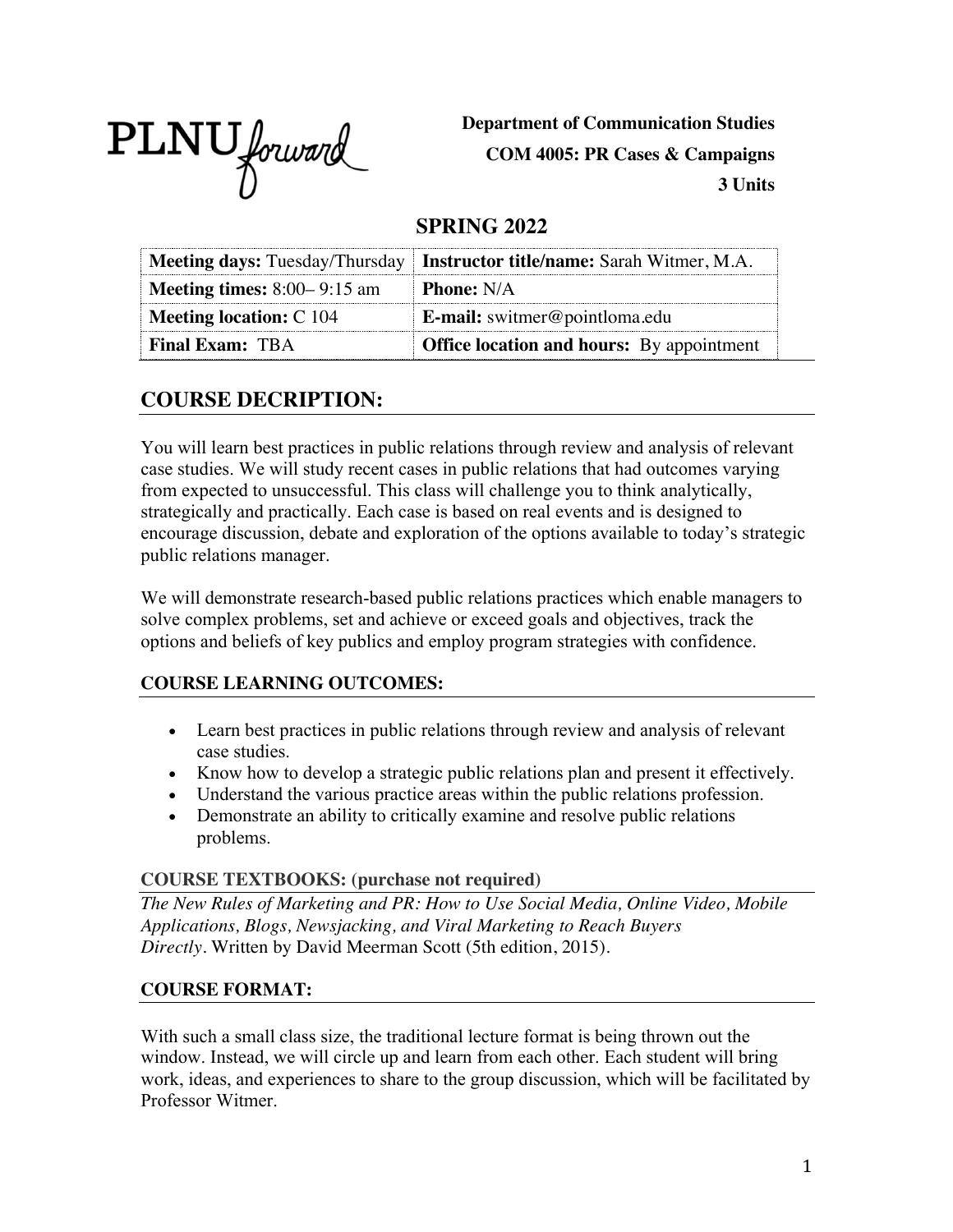## **COURSE PRE-REQUISITS:**

This class is developed for advanced students in public relations who have completed COM 3090, Introduction to Public Relations or other relevant PR course or work experience.

# **ASSESSMENT AND GRADING**

| <b>Assignment Name</b>                                 | <b>Points Possible Your Score</b> |  |
|--------------------------------------------------------|-----------------------------------|--|
| Homework: Creating A New Course Structure Together     | 3                                 |  |
| Tuesday Lecture Notes (8@3pts each)                    | 24                                |  |
| In-the-news $(8 \t@3 \tpt s each)$                     | 24                                |  |
| Classroom case studies $(8 \t@3$ pts each)             | 24                                |  |
| Self-Branding Assignment                               | 20                                |  |
| Favorite Public Figure/Organization Analysis           | 5                                 |  |
| Real Client Campaign Plan Project (Midterm)            | 12                                |  |
| Portfolio-Building Case Study                          | 3                                 |  |
| Portfolio-Building Media Alert                         | 5                                 |  |
| Portfolio-Building Press Release                       | 5                                 |  |
| Branded Portfolio Website (presented to class) "Final" | 50                                |  |
| <b>Total Points</b>                                    | 175                               |  |

#### **GRADING SCALE:**

| Grade        | <b>Percent</b> | <b>Grade</b> | <b>Percent</b> |
|--------------|----------------|--------------|----------------|
|              | 93-100         | C            | 73-76          |
| А-           | $90 - 92$      | $C-$         | 70-72          |
| $B+$         | 87-89          | D+           | 67-69          |
| <sub>B</sub> | 83-86          | D            | 63-66          |
| В-           | 80-82          | D-           | $60 - 62$      |
|              | 77-79          | F            | $0-59$         |

**GRADING STANDARDS:**

"A's"…are awarded for work that is **highly exceptional**, **shows insight** and **analysis** in submittals and class discussion and **goes beyond all minimal requirements** 

"B's"…are awarded for work that is above average and **goes beyond minimal requirements.**

"C's"…are awarded for work that meets basic standards and requirements.

"D's"……..are awarded for below average work that usually lacks minimal requirements.

"F's"……..are awarded for work that clearly does not meet minimal standards, or is not completed.

#### **GRADE CONCERNS:**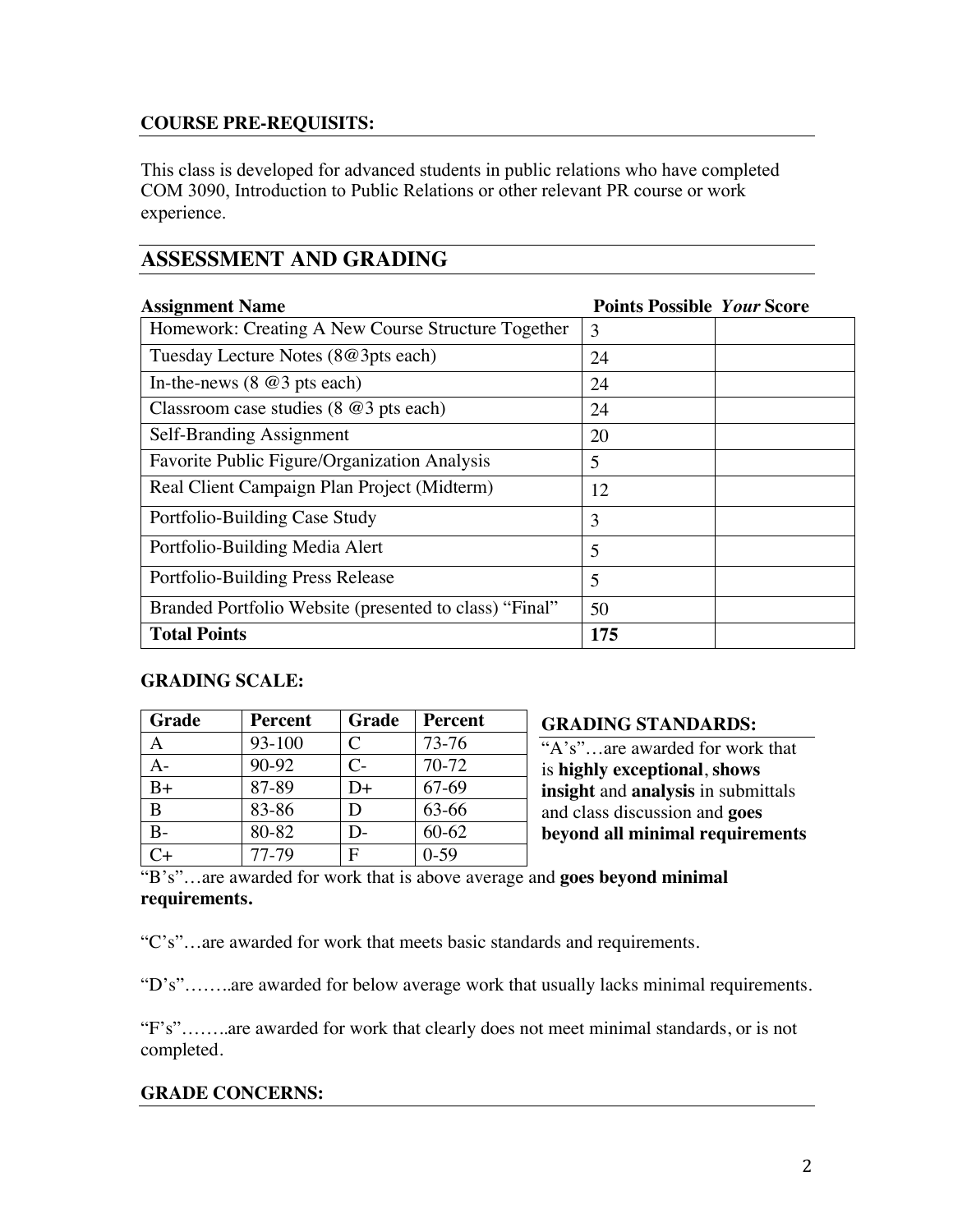If you feel that you were unjustly evaluated on any assignment, please talk with me within ONE week after the assignment has been returned. An appeal is welcome by scheduling an appointment. Please come with a well-reasoned and written explanation of why the grade should be changed, and I will be happy to discuss it with you. Asking for an appeal and defending your case does not secure, nor imply a change of grade. If at any point during the course you are concerned with your overall class grade or other issues in the course, please feel free to make an appointment or stop by my office. I want to help you learn and succeed in this course.

## **ASSIGNMENTS**

- All assignments must be typed and submitted on Canvas before the start of class.
- Please note that standard APA font and margins are expected of one inch and 12point font (Times New Roman). All papers should be double-spaced.
- All assignments are due on the day and time as specified. Please submit online. Late assignments will not be accepted unless previously discussed with the teacher.

# **INCOMPLETES AND LATE ASSIGNMENTS**

All assignments are to be submitted/turned in by the beginning of the class session when they are due—including assignments posted in Canvas. If the assignment is turned in after the time it is due, there will be an automatic 50% reduction in points. This extends throughout the semester until the week before "finals." Incompletes will only be assigned in extremely unusual circumstances.

## **FINAL EXAMINATION POLICY**

Successful completion of this class requires taking the final examination **on its scheduled**  day. The final examination schedule is posted on the Class Schedules site. No requests for early examinations or alternative days will be approved.

# **ASSIGNMENT DESCRIPTIONS:**

## **TUESDAY NOTES (8 @ 3pts each = 24 pts.)**

Description: Most Tuesdays, the professor will lecture on a specific PR career field.

Requirements:

- Must be present in-class to receive credit
- Must upload notes to Canvas by midnight of that same Tuesday for full credit

#### Style Standard: N/A

## **IN-THE-NEWS ANALYSES (8@ 3pts each =24 pts.)**

Description: Find one (1) current event that is public relations related.

#### Requirements:

- Summarize story (don't copy & paste)
- Provide sources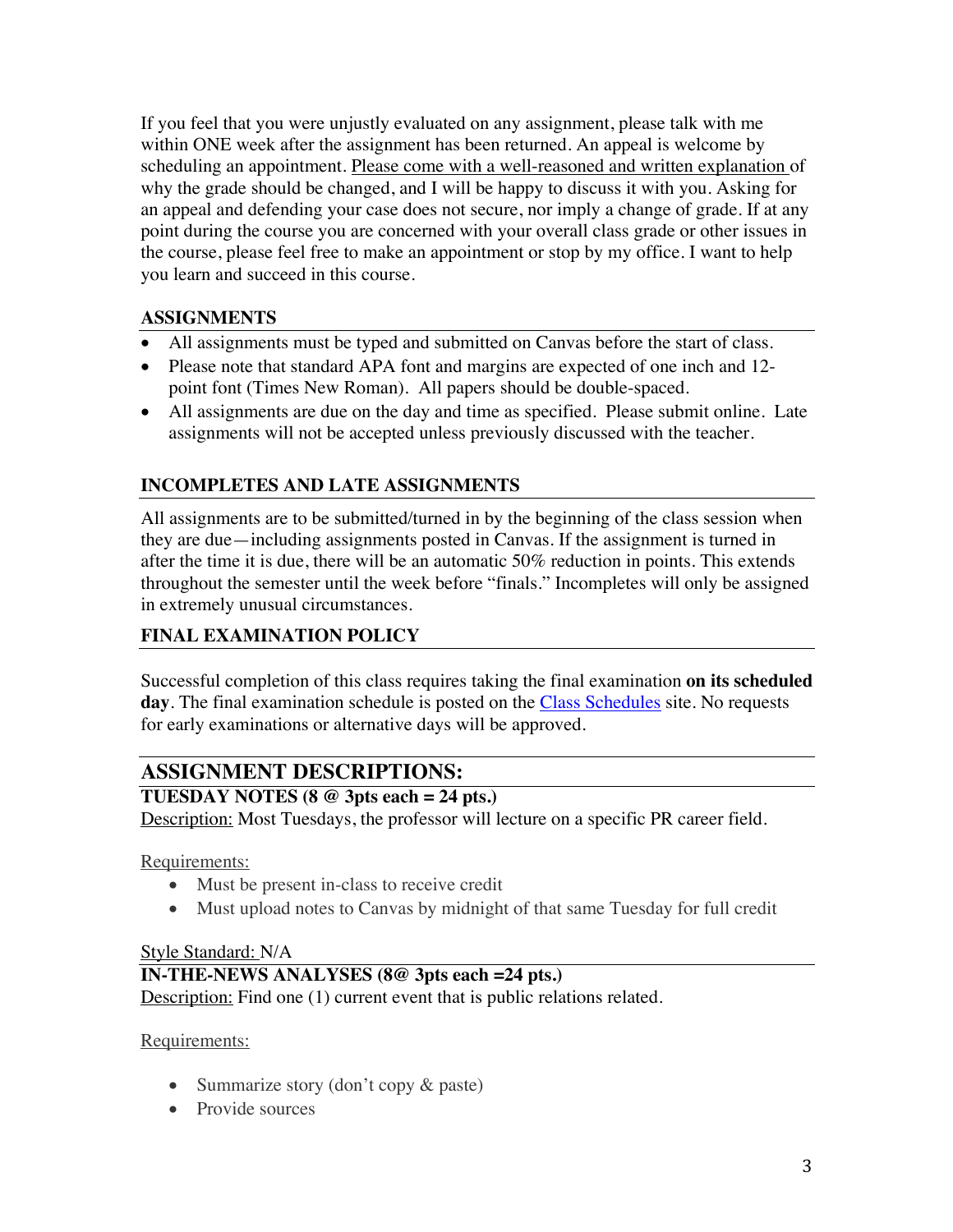- Explain how is "P.R." related
- Think through P.R. implications for those involved (including publics)
- Give a long-term prediction for the situation
- Give your own opinion about how it should be handled based off of what we're learning in class.

### Style Standard: N/A

### **IN-CLASS CASE STUDIES (8@ 3pts each = 24 pts.)**

Description: Each Thursday, the professor will assign specific case studies to be analyzed and discussed in-class.

Requirements:

- Must be present in-class to receive credit
- Must describe case to the class and recommend actions
- Must respond to other students' cases

#### Style Standard: N/A

# **SELF-BRAND ASSIGNMENT (20 pts.)**

Description: Each student will create a brief (5-10 minute) presentation of their "brand" to share with the class.

Style Standard: N/A We'll talk about specifics when we get closer

## **FAVORITE PUBLIC FIGURE/BRAND ANALYSIS (5 pts.)**

Description: Each student will create a brief (5 minute) analysis of the PR of their favorite public figure or brand to present to the class.

#### Style Standard: N/A We'll talk about specifics when we get closer

## **REAL CLIENT PR CAMPAIGN PLAN (12pts.)**

Description: Design a PR Plan for an organization or individual client that you would actually like to work for.

Style Standard: N/A We'll talk about specifics when we get closer

## **PORTFOLIO BUILDING: MEDIA ALERT (5 pts.)**

Description: Each student will create a media alert to feature on their (final project) website.

Style Standard: N/A We'll talk about specifics when we get closer

## **PORTFOLIO BUILDING: PRESS RELEASE (5 pts.)**

Description: Each student will create a press release to feature on their (final project) website.

Style Standard: N/A We'll talk about specifics when we get closer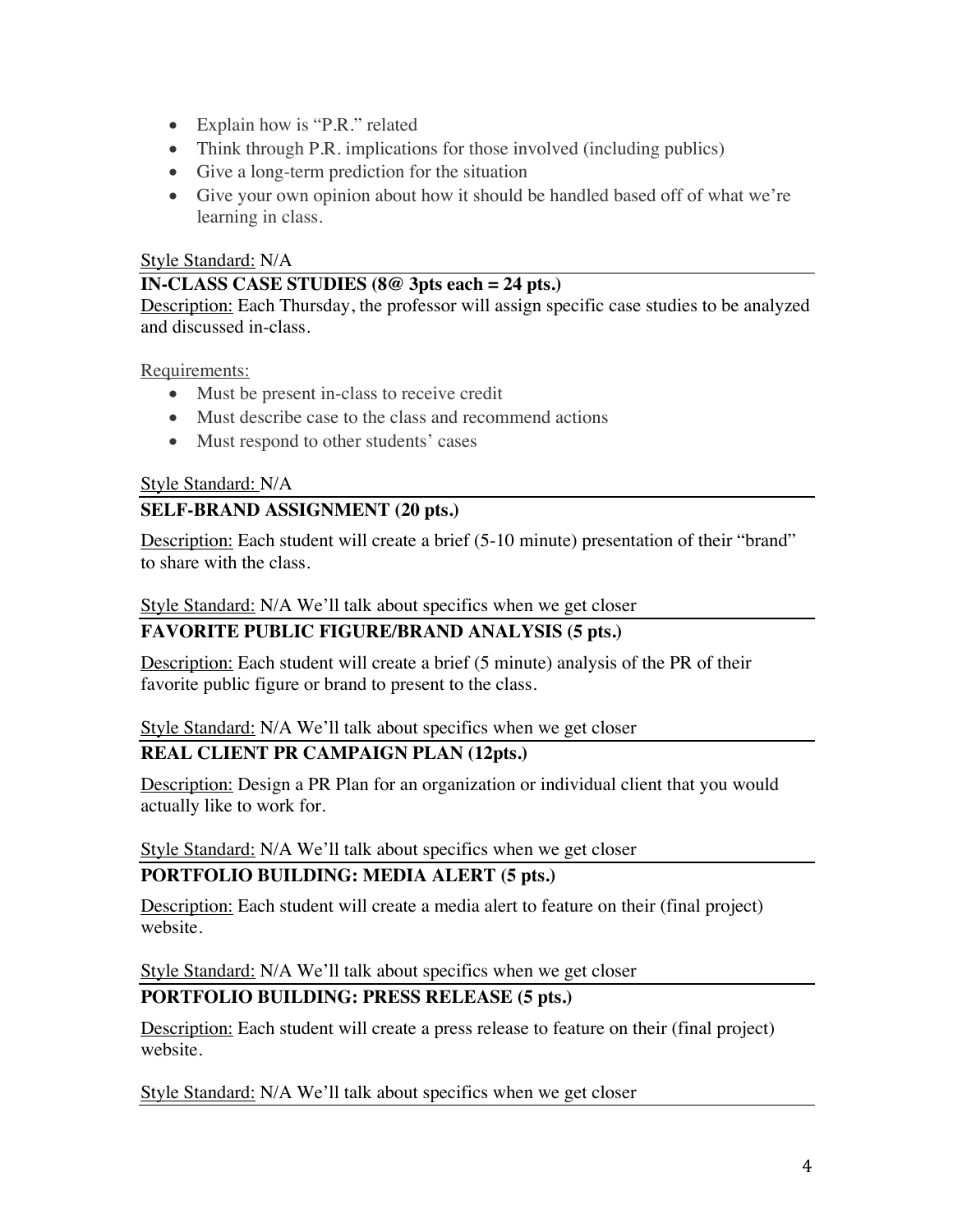# **PORTFOLIO BUILDING: CASE STUDY (3 pts.)**

Description: Each student will create a "case study" to feature on their (final project) website.

## Style Standard: N/A We'll talk about specifics when we get closer. **BRANDED PROTFOLIO WEBSITE & PRESENTATION "FINAL" (50 pts.)**

Description: Using the PR portfolio Materials that you have created throughout the semester, you now have content to put on your website! This is more than just a "LinkedIn" page. You can self-brand, add content employers might otherwise not see, and demonstrate potential content you could produce if given the chance.

Style Standard: N/A We'll talk about specifics when we get closer

# **PLNU POLICY**

# **PLNU Mission: To Teach ~ To Shape ~ To Send**

Point Loma Nazarene University exists to provide higher education in a vital Christian community where minds are engaged and challenged, character is modeled and formed, and service is an expression of faith. Being of Wesleyan heritage, we strive to be a learning community where grace is foundational, truth is pursued, and holiness is a way of life.

# **PLNU COPYRIGHT POLICY**

Point Loma Nazarene University, as a non-profit educational institution, is entitled by law to use materials protected by the US Copyright Act for classroom education. Any use of those materials outside the class may violate the law.

# **PLNU ACADEMIC HONESTY POLICY**

Students should demonstrate academic honesty by doing original work and by giving appropriate credit to the ideas of others. Academic dishonesty is the act of presenting information, ideas, and/or concepts as one's own when in reality they are the results of another person's creativity and effort. A faculty member who believes a situation involving academic dishonesty has been detected may assign a failing grade for that assignment or examination, or, depending on the seriousness of the offense, for the course. Faculty should follow and students may appeal using the procedure in the university Catalog. See **Academic Policies** for definitions of kinds of academic dishonesty and for further policy information.

# **PLNU ACADEMIC ACCOMMODATIONS POLICY**

If you have a diagnosed disability, please contact PLNU's Disability Resource Center (DRC) within the first two weeks of class to demonstrate need and to register for accommodation by phone at 619-849-2486 or by e-mail at  $DRC@pointloma.edu$ . See Disability Resource Center for additional information.

# **PLNU ATTENDANCE AND PARTICIPATION POLICY**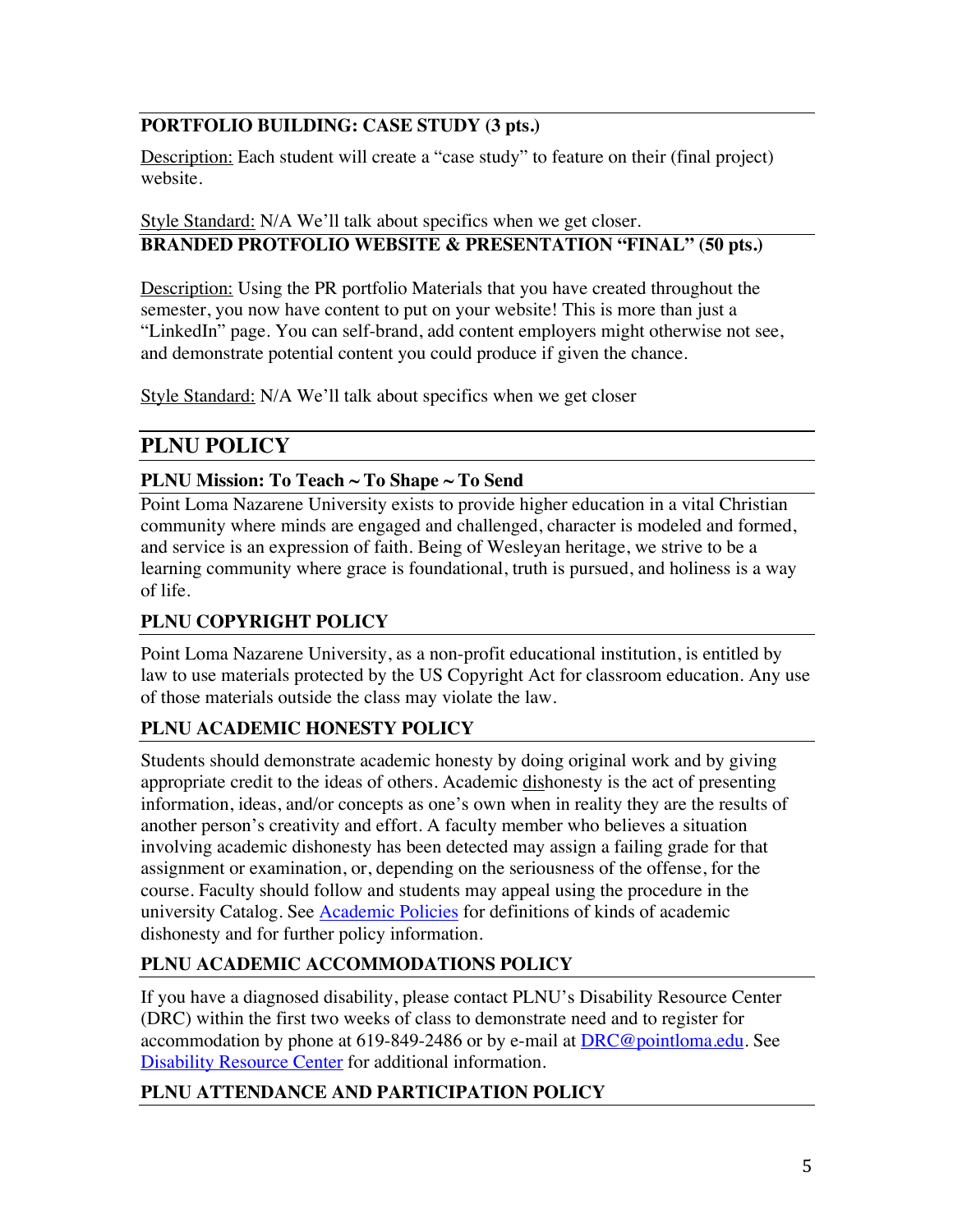Regular and punctual attendance at all classes is considered essential to optimum academic achievement. If the student is absent from more than 10 percent of class meetings, the faculty member can file a written report which may result in de-enrollment. If the absences exceed 20 percent, the student may be de-enrolled without notice until the university drop date or, after that date, receive the appropriate grade for their work and participation. See **Academic Policies** in the Undergraduate Academic Catalog.

| <b>Date</b>   | <b>Discussion/Activity</b>                                                 | <b>Due This</b>    | <b>Assigned For</b>  |
|---------------|----------------------------------------------------------------------------|--------------------|----------------------|
|               |                                                                            | Day                | <b>Next Class</b>    |
| Tuesday 1/18  | Class Intro: New class set-up explained.                                   |                    | Creating A New       |
|               | Watch the video $&$ respond to the                                         |                    | Course               |
|               | assignment due Thursday.                                                   |                    | Structure            |
|               |                                                                            |                    | Together             |
| Thursday 1/20 | Syllabus & assignment explanation                                          |                    |                      |
|               | <b>First PR Discussion</b>                                                 |                    |                      |
| Tuesday 1/25  | Self-Brand Assignment Explanation                                          |                    | Self-Brand           |
|               | & Branding Lecture                                                         |                    | Assignment           |
| Thursday 1/27 | Self-Brand Show & Tell                                                     | Self-Brand         |                      |
|               |                                                                            | Assignment         |                      |
|               |                                                                            |                    |                      |
| Tuesday 2/1   | <b>Media Relations</b>                                                     | Notes $#1$ by      | PR in-the-news       |
|               | "How to" write a media alert (& put                                        | 12                 | #1                   |
|               | together a media kit)                                                      |                    | <b>Media Alert</b>   |
|               | Notes due on Canvas before 11:59pm                                         |                    |                      |
| Thursday 2/3  | PR in-the-news Discussion                                                  | PR in-the-         |                      |
|               | Case Study & Discussion                                                    | news $#1$          |                      |
|               | Media Alert show & tell & discussion                                       | <b>Media Alert</b> |                      |
|               |                                                                            |                    | PR in-the-news       |
| Tuesday 2/8   | Sports PR (NFL, Agent, Team, etc.)<br>How to" hold a write a press release | Notes #2 by<br>12  | #2                   |
|               | Notes due on Canvas before 11:59pm                                         |                    |                      |
|               |                                                                            |                    | <b>Press Release</b> |
| Thursday 2/10 | PR in-the-news Discussion                                                  | PR in-the-         |                      |
|               | Case Study & Discussion                                                    | news $#2$          |                      |
|               | Press Release show & tell                                                  |                    |                      |
| Tuesday 2/15  | <b>Entertainment PR</b>                                                    | Notes #3 by        | PR in-the-news       |
|               | "How to" hold a press conference                                           | 12                 | #3                   |
|               | Notes due on Canvas before 11:59pm                                         |                    |                      |

# **COURSE CALENDAR**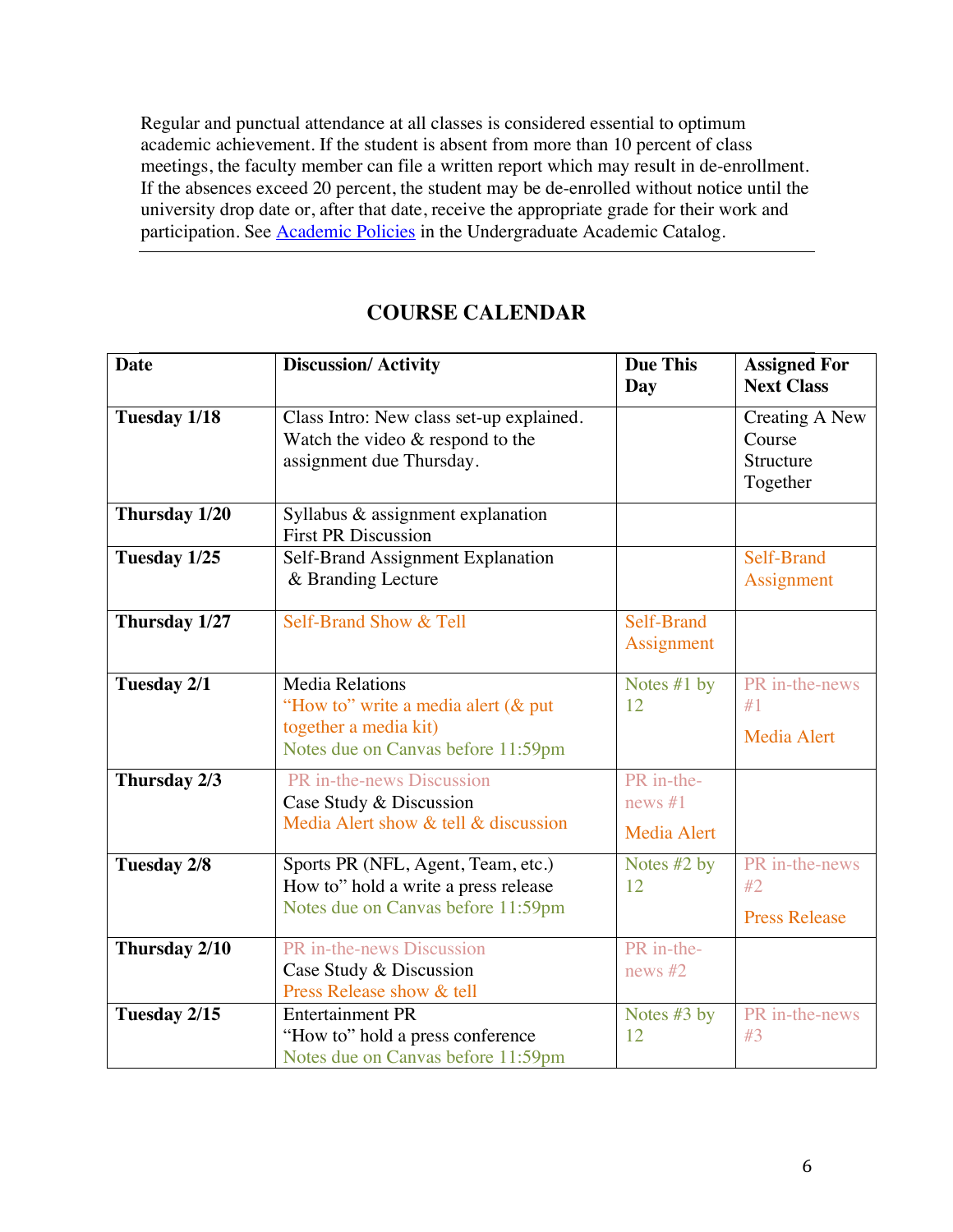| Thursday 2/17 | PR in-the-news Discussion<br>Case Study & Discussion            | PR in-the-news<br>#3 |                         |
|---------------|-----------------------------------------------------------------|----------------------|-------------------------|
|               | Press Conference Viewing**                                      |                      |                         |
| Tuesday 2/22  | Hospitality and "Leisure"<br>Notes due on Canvas before 11:59pm | Notes $#4$ by 12     | PR in-the-<br>news $#4$ |
| Thursday 2/24 | PR in-the-news Discussion<br>Case Study & Discussion            | PR in-the-news<br>#4 |                         |
| Tuesday 3/1   | Non-Profit PR & Activism<br>Notes due on Canvas before 11:59pm  | Notes $#5$ by 12     | PR in-the-<br>news $#5$ |
| Thursday 3/3  | PR in-the-news Discussion<br>Case Study & Discussion            | PR in-the-news<br>#5 |                         |
| Tuesday 3/8   | <b>SPRING BREAK: NO CLASS</b>                                   |                      |                         |
| Thursday 3/10 | <b>SPRING BREAK NO CLASS</b>                                    |                      |                         |
| Tuesday 3/15  | <b>Crisis PR</b>                                                | Notes $#6$ by 12     | PR in-the-              |
|               | Notes due on Canvas before 11:59pm                              |                      | news $#6$               |
| Thursday 3/17 | PR in-the-news Discussion<br>Case Study & Discussion            | PR in-the-news<br>#6 |                         |
| Tuesday 3/22  | Tourism & hospitality PR                                        | Notes $#7$ by 12     | PR in-the-              |
|               | Notes due on Canvas before 11:59pm                              |                      | news $#7$               |
| Thursday 3/24 | PR in-the-news Discussion<br>Case Study & Discussion            | PR in-the-news<br>#7 |                         |
| Tuesday 3/29  | <b>Community Relations</b>                                      | Notes $#8$ by 12     | PR in-the-              |
|               | Notes due on Canvas before 11:59pm                              |                      | news $#8$               |
| Thursday 3/31 | PR in-the-news Discussion<br>Case Study & Discussion            | PR in-the-news<br>#8 |                         |
| Tuesday 4/5   | PR CAMPAIGN ASSIGNMENT & HOW<br><b>TO</b>                       |                      | PR Campaign             |
| Thursday 4/7  | PR CAMPAGIN WORKSHOP                                            |                      | PR Campaign             |
| Tuesday 4/12  | <b>EASTER BREAK: NO CLASS</b>                                   |                      |                         |
| Thursday 4/14 | <b>EASTER BREAK: NO CLASS</b>                                   |                      |                         |
| Tuesday 4/19  | PR CAMPAIGN show & tell                                         |                      | <b>Case Study</b>       |
|               | and "How to" write a case study                                 |                      |                         |